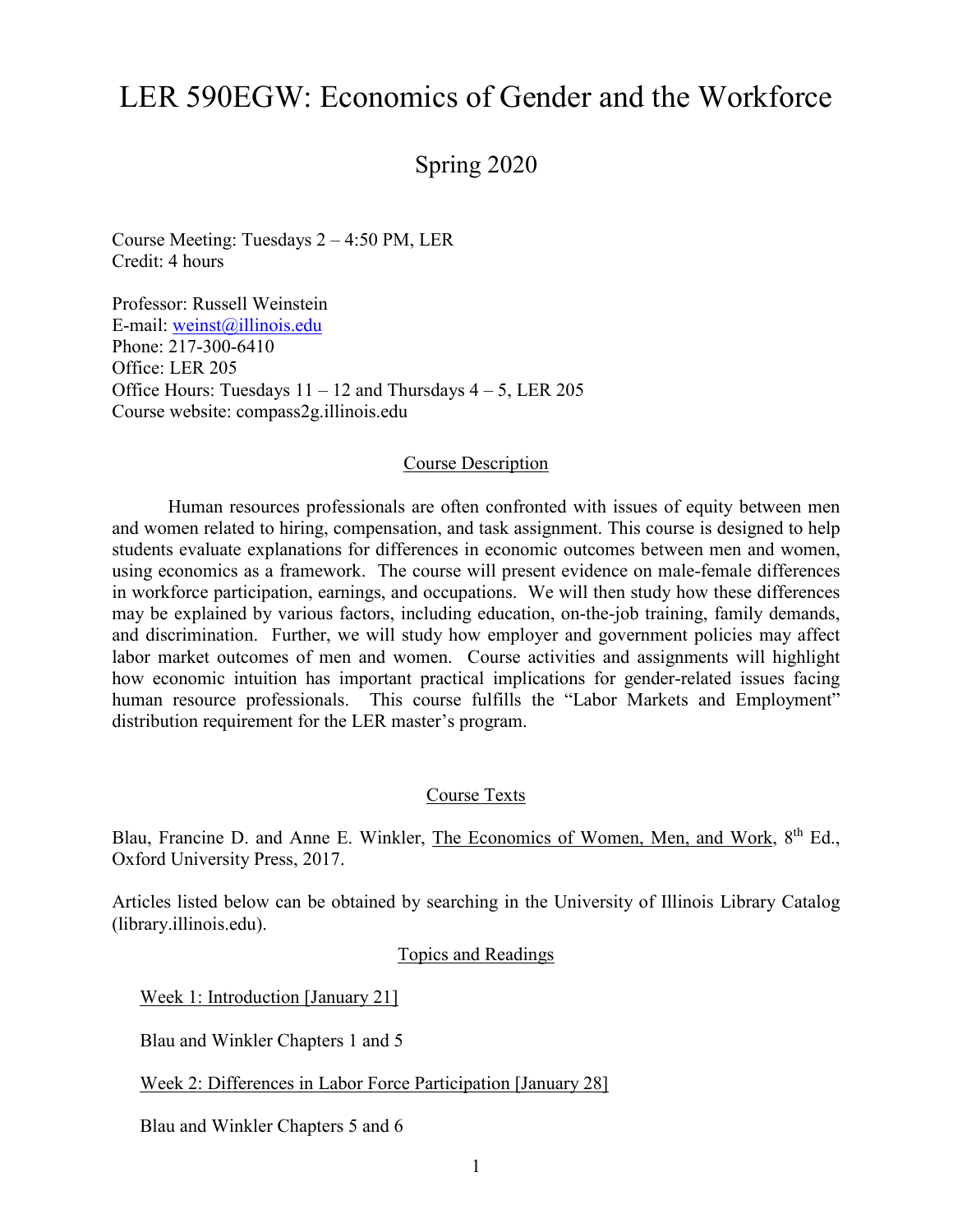## Week 3: Evidence on Differences in Labor Market Outcomes [February 4]

Blau and Winkler Chapter 7

Week 4: Differences in Educational Attainment [February 11]

Blau and Winkler Chapter 8

Week 5: Differences in On-the-Job Training, Family Responsibilities, and Psychological Attributes [February 18]

Blau and Winkler Chapter 9

Albanesi, Stefania and Claudia Olivetti (2009): "Home Production, Market Production, and the Gender Wage Gap: Incentives and Expectations," *Review of Economic Dynamics*, Vol. 12(1). [Read Sections 1, 3, and 4.]

Niederle, Muriel and Lise Vesterlund (2011): "Gender and Competition," *Annual Review of Economics*, Vol. 3. [Read pages 602-605, 618-623].

Week 6: Discrimination [February 25]

Blau and Winkler Chapter 11

Week 7**: Midterm** [March 3]

Week 8: Evaluating Explanations for Differences in Outcomes [March 10]

Blau and Winkler Chapter 10

Week 9: No Class-Spring Break [March 17]

Week 10: Anti-Discrimination and Affirmative Action Policies [March 24]

Blau and Winkler Chapter 12

Athey, Susan, Christopher Avery, and Peter Zemsky (2000): "Mentoring and Diversity," *American Economic Review*, Vol. 90(4). [Read Introduction and Conclusion].

Lehmann, Jee (2013): "Job Assignment and Promotion Under Statistical Discrimination: Evidence from the Early Careers of Lawyers," Working Paper. [Read Sections 1, 5, 6, and 9].

Holzer, Harry and David Neumark (1999): "Are Affirmative Action Hires Less Qualified? Evidence from Employer-Employee Data," *Journal of Labor Economics*, Vol. 17(3). [Read Introduction and Conclusion].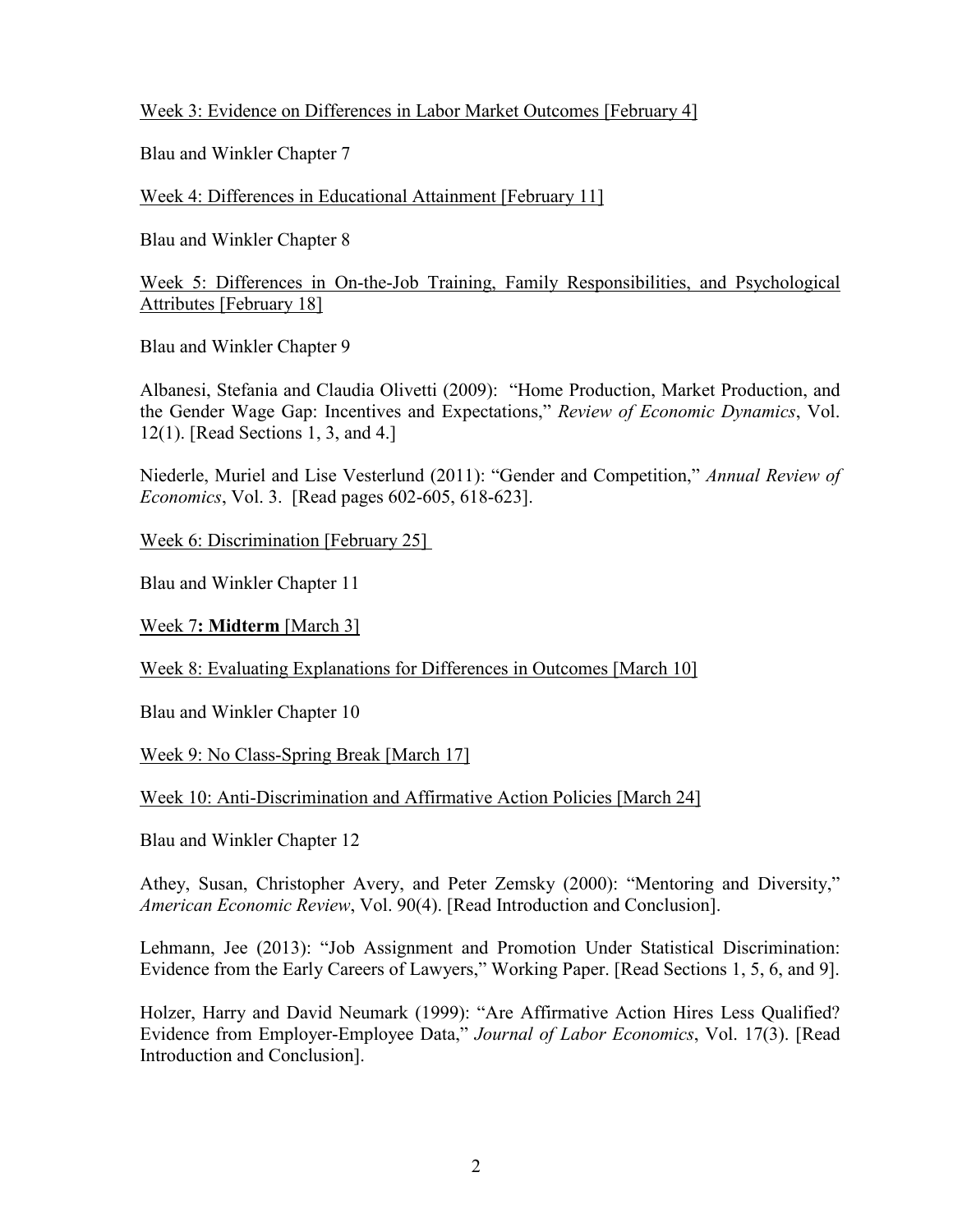## Week 11: Family-Friendly Policies and Discussion of Policy Design and Randomization [March 31]

Blau and Winkler Chapter 16

Olivetti, Claudia and Barbara Petrongolo "The Economic Consequences of Family Policies: Lessons from a Century of Legislation in High-Income Countries," *Journal of Economic Perspectives*, Vol. 31(1) [Read entire paper].

Flory, Jeffrey A., Andreas Leibbrandt and John A. List (2015): "Do Competitive Work Places Deter Female Workers? A Large-Scale Natural Field Experiment on Gender Differences in Job-Entry Decisions," *Review of Economic Studies*, Vol. 82(1). [Read Introduction and Discussion].

Burstyn, L., T. Fujiwara, and A. Pallais: "Acting Wife: Marriage Market Incentives and Labor Market Investments," American Economic Review, Forthcoming.

#### Week 12: Flexible and Alternative Work Arrangements [April 7]

Mas, Alexandre and Amanda Pallais (2016): "Valuing Alternative Work Arrangements," Working Paper No. 22708, National Bureau of Economic Research. [Read Introduction and Conclusion].

Goldin, Claudia and Lawrence Katz (2016): "A Most Egalitarian Profession: Pharmacy and the Evolution of a Family-Friendly Profession," *Journal of Labor Economics*, Vol. 34(3). [Read sections I, VI, VII, VIII].

Bloom, Nick, Tobias Kretschmer, and John Van Reenen (2011): "Are family-friendly workplace practices a valuable firm resource," *Strategic Management Journal*, Vol. 32(4). [Read Introduction and Conclusion]

#### Week 13: Cross-Country Differences [April 14]

Blau and Winkler Chapters 17

Olivetti, Claudia and Barbara Petrongolo (2016): "The Evolution of Gender Gaps in Industrialized Countries," *Annual Review of Economics*, Vol. 8. [Read Sections 1, 2, and 5].

Week 14: Group Meetings [April 21]

Week 15: Group Presentations [April 28]

Week 16**:** Group Presentations [May 5]

#### **i>clicker**

An i>clicker remote is required for in-class participation. See below for details on grading policies for i>clicker questions.

#### **You may purchase any of the following models:**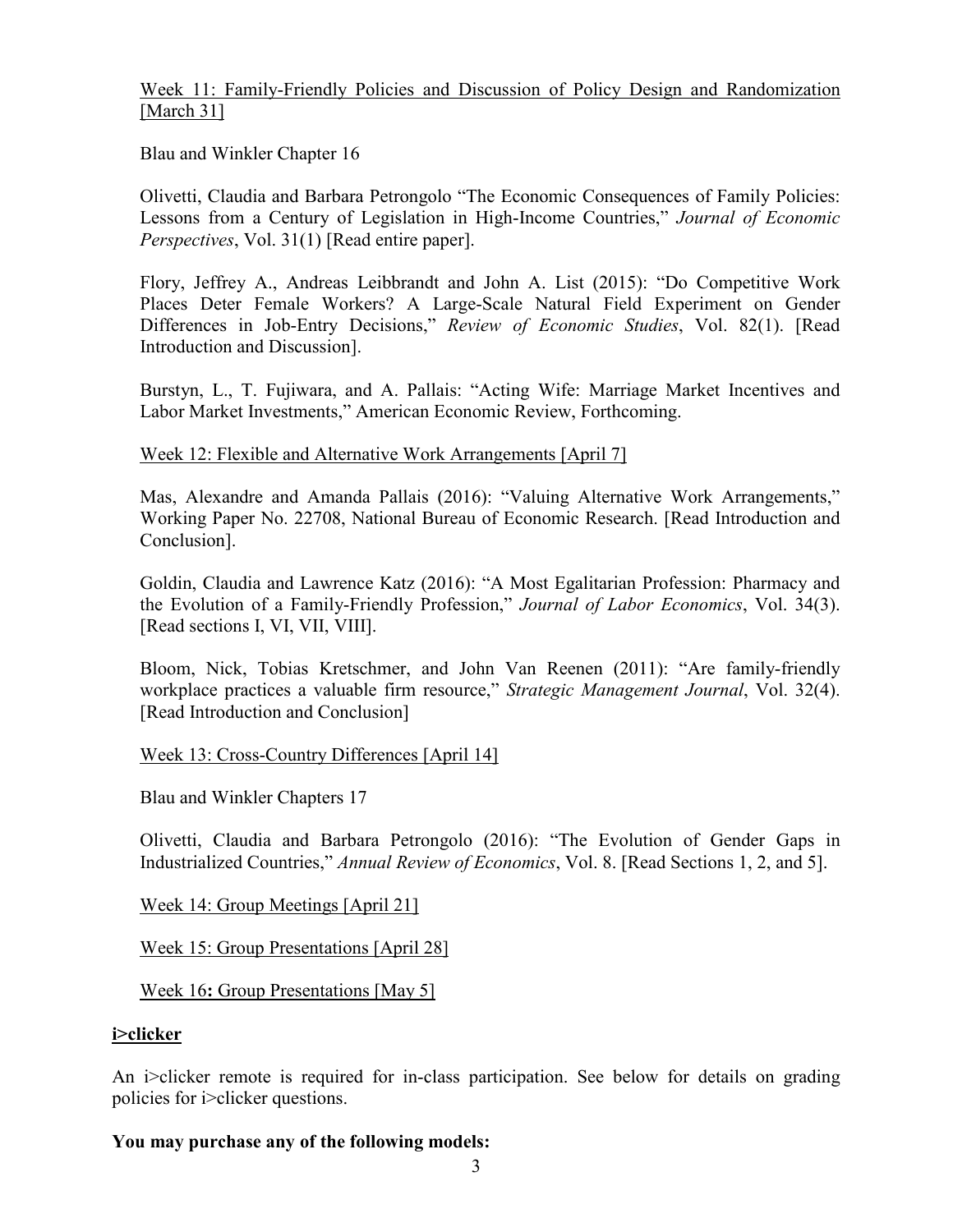The original i>clicker i>clicker + i>clicker 2 The mobile application, REEF Polling by i>clicker **will not** be allowed.

You may purchase the remote through the bookstore or through a variety of online vendors.

## **How to register:**

To receive credit for the responses you submit with i>clicker, you must register your clicker by the beginning of the second class, January 28 at 2 PM. Students who register after this time will not receive credit for their participation in the classes before they registered their clickers.

To register your i>clicker, go to this course site in Illinois Compass 2g [\(https://compass2g.illinois.edu/\)](https://compass2g.illinois.edu/) and click on the link at the left entitled **"iclicker Registration"**. Enter your i>clicker Remote ID in the required field and click Submit. The remote ID is the series of numbers and letters found on the back of your i>clicker remote. If your Remote ID is faded or missing visit the Illini Union Bookstore [\(http://www.uofibookstore.illinois.edu/\)](http://www.uofibookstore.illinois.edu/) – they can look it up for you.

Do not register your clicker on iclicker.com. If you do, I will not be able to match your responses with your name and you will not receive credit.

#### **Cheating Policy:**

Bringing a fellow student's i>clicker to class and voting for them is cheating and a violation of the University Student Code [\(http://studentcode.illinois.edu/\)](http://studentcode.illinois.edu/). If you are caught with a remote other than your own or have votes in a class that you did not attend, you will forfeit all clicker points and may face additional disciplinary action.

#### **Forgotten i>clicker/Dead Batteries/Absence:**

Please realize that we will be using i>clicker in almost every class and i>clicker points will make up **10%** of your final grade. Also remember that it is your responsibility to come prepared to participate with a functioning remote every day. If you forget to bring your remote to class, or the batteries are dead you will not receive i>clicker points for that class. I suggest having spare batteries with you when you come to class. However, I do realize that difficult circumstances do arise, and for this reason I will drop the lowest i>clicker session from your total participation grade.

#### **Broken/Lost i>clicker Policy:**

If you have lost or broken your i>clicker remote, you will have to purchase another one. Please register your new i>clicker in the same manner that you registered your original one.

#### Activities and Grades

Grades are determined by the following rubric:

Weekly review questions: 10% (lowest dropped) In-class i>clicker questions: 10% (lowest dropped) In-class exercises: 10% (lowest dropped) Midterm exam: 35% Final project: 35%

Each component is discussed below.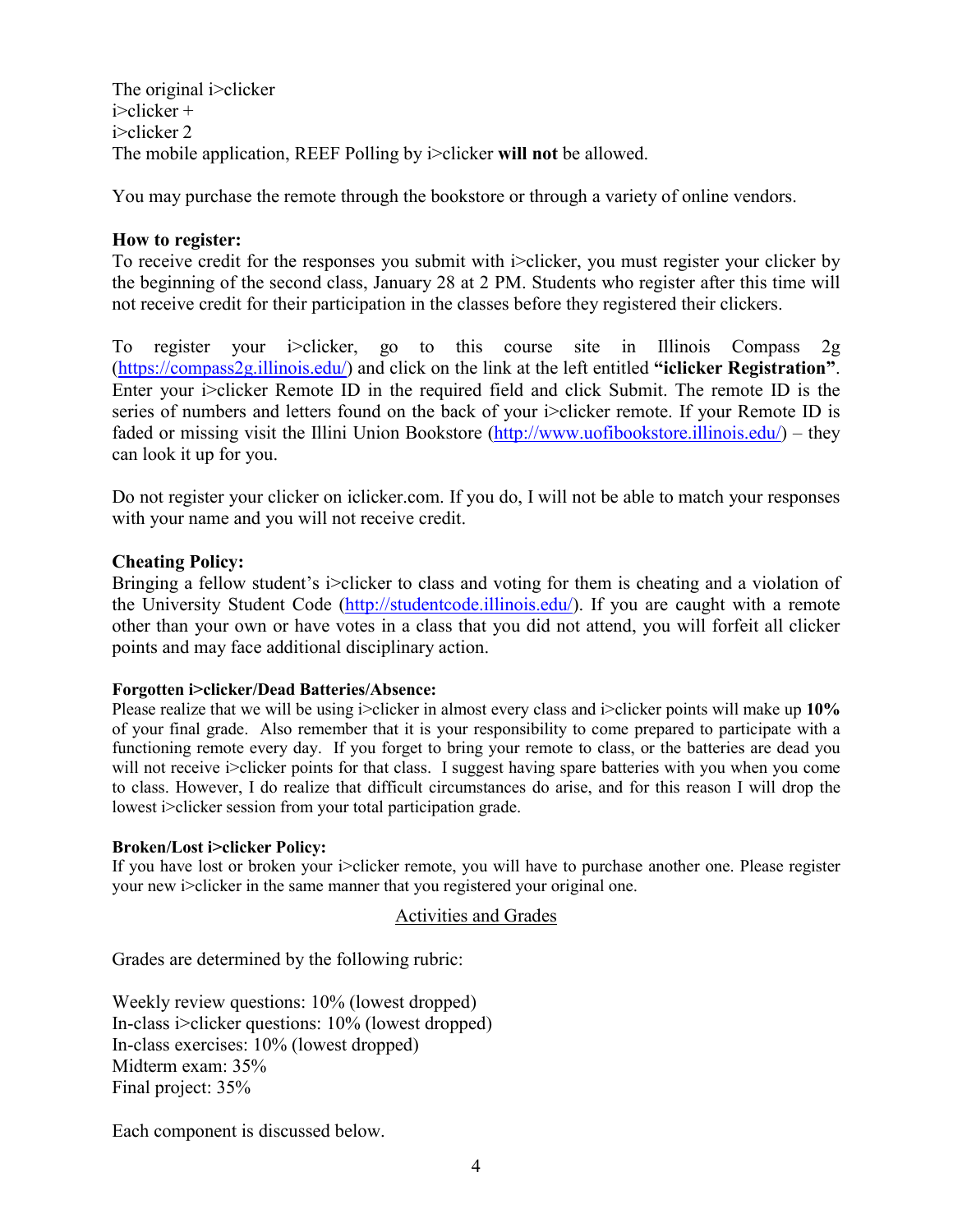*Weekly review questions* Short assignments posted every week on the course website (compass2g.illinois.edu) to make sure you understand the readings. Assignments are due at the start of class.

*In-class i>clicker questions* will be given in each lecture. Part of this grade will be based on your attendance in class. If you respond to each question during the lecture, you will be awarded five points. If you do not respond to all questions you will not be awarded any of these participation points. To account for other factors, I will also give five points if you miss responding to one question. This portion of your grade is based on being present in class for most of the class. The second part of your iclicker grade will be based on whether your responses are correct. I will award one point for each iclicker question answered correctly during the lecture.

*In-class exercises* will be given in each lecture. These will typically involve one longer exercise in the second half of the lecture, applying the material to a practical application (usually in teams). For these exercises, your team will generally submit responses and may make a presentation to the class.

A *midterm exam* will take place on March 3 during class. You are responsible for taking the exam on the day it is given.

*Final Project* to be handed in on April 28 at the beginning of class, and presented on April 28 or May 5. The project is described at the end of the syllabus. Hand in one report per group. You will be graded based on the written report (approximately 6 pages double spaced) and the in-class presentation.

#### Course Policies

### **Grading Policies**

Late responses to the weekly review questions will not receive credit, but a missed assignment can be used as the dropped score. Similarly, if class is missed in one week, and as a result the inclass and i>clicker exercises are not completed, this can be used as the dropped score. Similarly, if your iclicker batteries are no longer working in one week or you forget the clicker, you can use this as the dropped i>clicker score. If you have a university-accepted reason (e.g. illness with a doctor's note), and you contact Professor Weinstein, you may make up an assignment within 7 days of the original due. If more than two classes are missed because of an illness, and there is an accompanying doctor's note, the student should contact Professor Weinstein and the Assistant Dean of Student Services. I will not grade more than two make-up in-class assignments, even with an accompanying doctor's note. A large part of the value of the in-class assignments comes from working with the group, and responding to other groups' projects. If students miss more than two of these, they may not receive any credit.

In this course, we will be assigning +/- letter grades. Generally, if you receive 93% of the total points for the course this will be an A.

#### **Request for Special Accommodations**

To obtain disability-related academic adjustments and/or auxiliary aids, students with disabilities must contact Professor Weinstein and the Disability Resources and Educational Services (DRES) as soon as possible. To contact DRES, you may visit 1207 S. Oak St., Champaign, call 333 4603, e-mail [disability@illinois.edu](mailto:disability@uiuc.edu) or go to the [DRES website.](http://disability.illinois.edu/)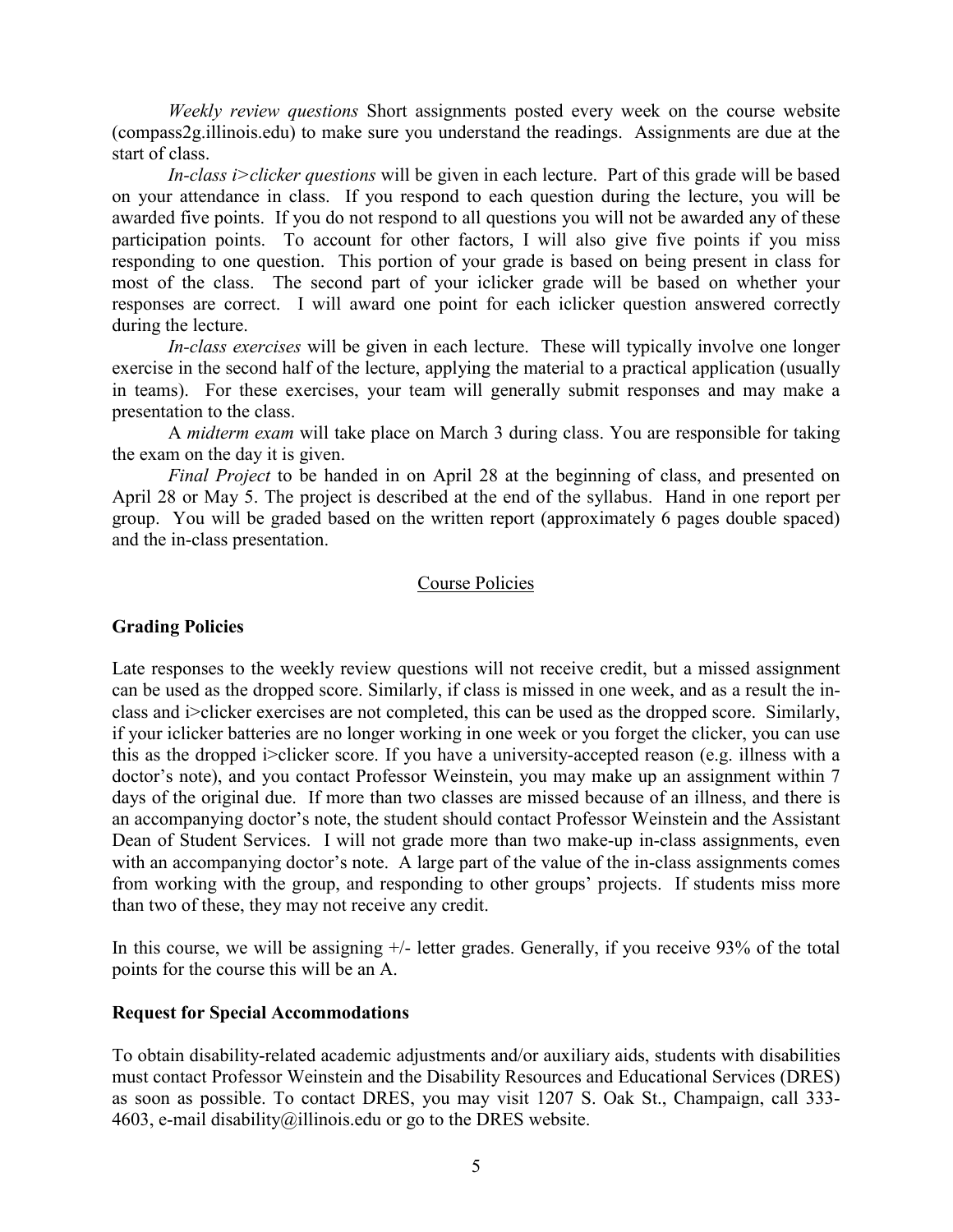Please note accommodations are not retroactive to the beginning of the semester but begin the day you contact Professor Weinstein with a current letter of accommodation from DRES.

## **Academic Integrity**

We will follow Articles 1-401 through 1-406 of the *Student Code* (beginning at [http://studentcode.illinois.edu/article1\\_part4\\_1-401.html\)](http://studentcode.illinois.edu/article1_part4_1-401.html). This rule defines infractions of academic integrity, which include but are not limited to cheating, fabrication, and plagiarism. You are responsible for following these guidelines. If you have any questions about whether something would be an infraction, consult with the instructor before proceeding.